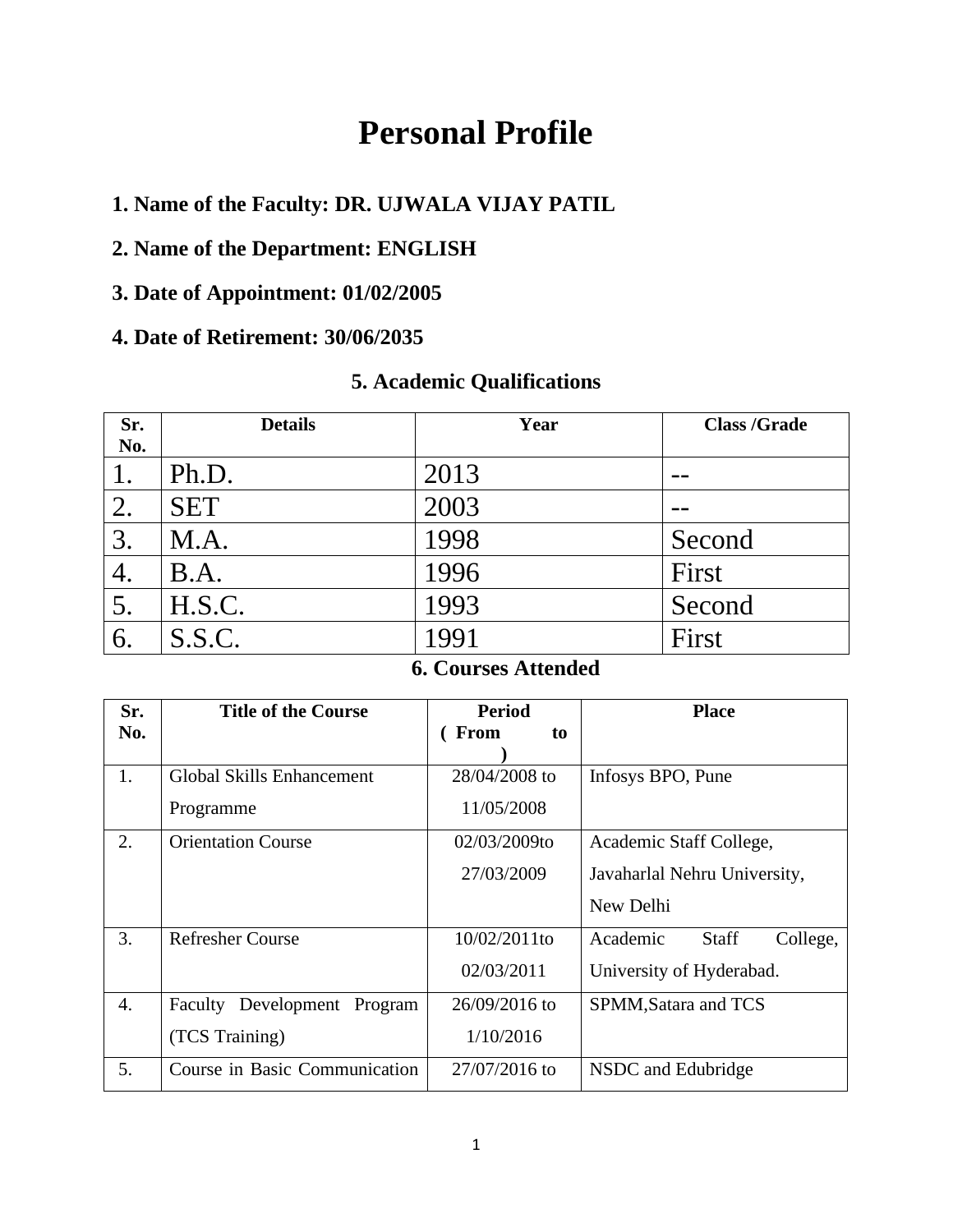|    | <b>Skills</b> |        |        | 09/07/2016    |                    |       |          |
|----|---------------|--------|--------|---------------|--------------------|-------|----------|
| O. | Special       | Summer | School | 22/05/2017 to | Academic           | staff | College, |
|    | Programme     |        |        | 10/06/2017    | Dr.BAMU Aurangabad |       |          |

# **7. Experience**

| Sr. | <b>Name of the College</b>       |          |                         | <b>Period</b>       | <b>Total Years</b> |    |
|-----|----------------------------------|----------|-------------------------|---------------------|--------------------|----|
| No. |                                  |          | <b>From</b>             | to                  |                    |    |
| 1.  | SavitribaiPhuleMahila<br>Satara. | College, |                         | 1/2/2005to15/6/2007 |                    | っ  |
| 2.  | ChhatrapatiShivaji<br>Satara.    | College, | 15/06/2007 to till date |                     |                    | 12 |
| 3.  | A.S.C. College, Ramanandnagar    |          | 18/06/2019 to till date |                     |                    |    |

# **8. Research Publications (All -Year wise)**

| S<br>r<br>N<br>$\bf{0}$ | <b>Title of the Paper</b>                                                                                             | Title of the Journal/<br><b>Book</b>                                             | Volume<br>No.<br>Page No                                        | Place of<br><b>Publication</b> | Year<br>of<br><b>Publication</b> | Imp<br>act<br>facto<br>r | h-<br>index |
|-------------------------|-----------------------------------------------------------------------------------------------------------------------|----------------------------------------------------------------------------------|-----------------------------------------------------------------|--------------------------------|----------------------------------|--------------------------|-------------|
| $\mathbf{1}$            | <b>Teaching Poetry</b>                                                                                                | The Journal of<br>English Language<br>Teaching                                   | Vol.48.2<br>p.31-35<br><b>ISSN</b><br>0973-<br>5208             | Chennai                        | 2010                             |                          |             |
| $\overline{2}$          | Reclaiming past, History,<br>Culture, Myths as an<br>Agenda of Postcolonial<br>writing in Meena<br>Alexander's Poetry | <b>Thematics</b>                                                                 | Vol 3.1<br>P.67-70<br><b>ISSN</b><br>0975-<br>8313              | Latur                          | 2012                             |                          |             |
| $\overline{3}$          | Racialized other and<br>poetic self in<br>Meena Alexander's poetry                                                    | <b>Literary Endeavour</b>                                                        | Vol.3.2<br>p.69-78<br><b>ISSN</b><br>0976-<br>299X              |                                | 2012                             |                          |             |
| $\overline{4}$          | Interpersonal<br>Communication and<br>Relationship<br>Development                                                     | International<br>Journal<br>of Bussiness,<br>Management and<br>social<br>science | vol.<br>4.6(1)<br>P.108-<br>109<br><b>ISSN</b><br>2249-<br>7463 | Pune                           | 2015                             | 1.34<br>09               |             |
| 5                       | Quest for Identity in Meena<br>Alexander's Poetry                                                                     | Souvenir<br><b>Quest For Identity</b>                                            | P.58-63<br><b>ISBN</b>                                          | Karad                          | 2014                             |                          |             |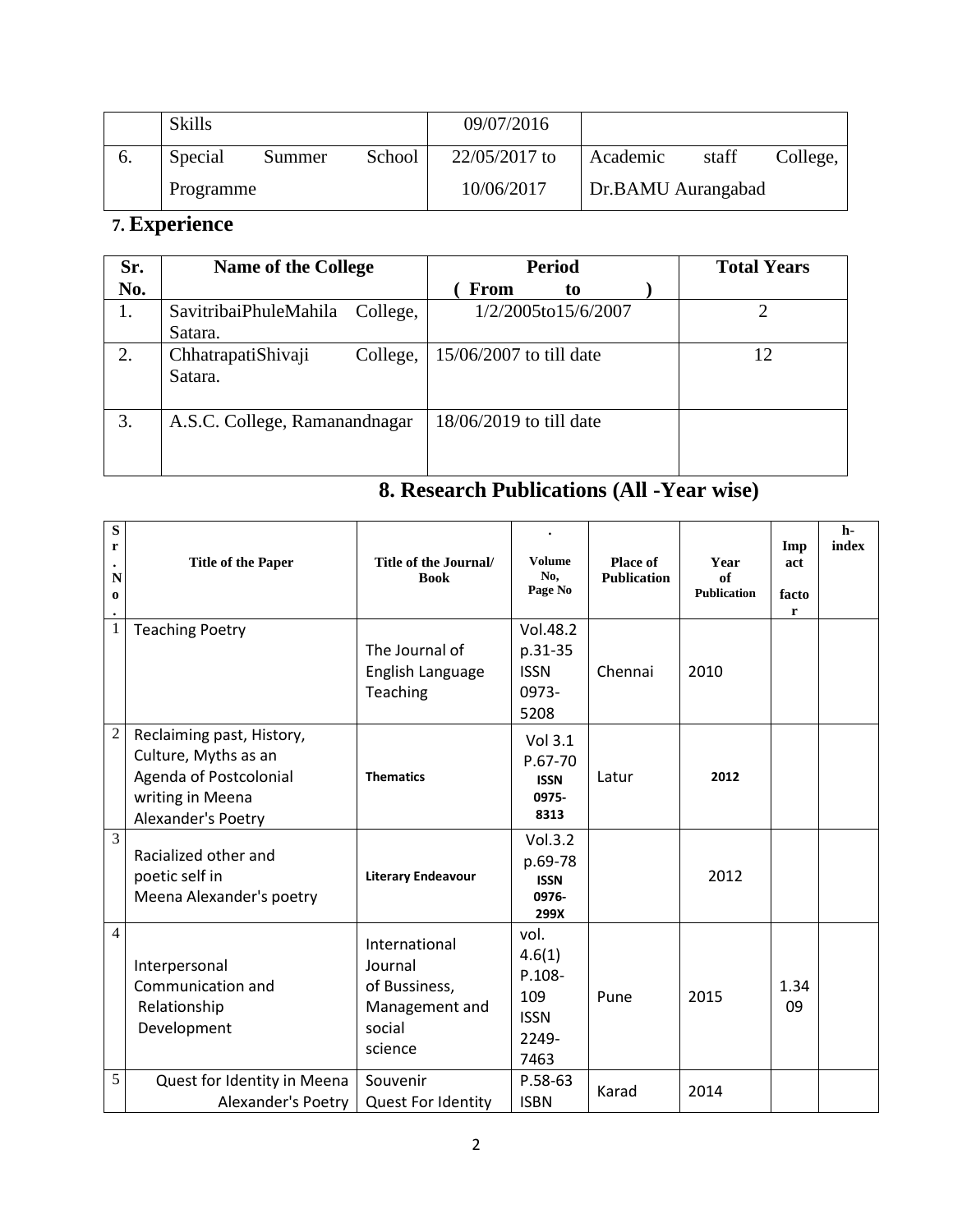|                |                                     |                          | 978-93-     |            |      |  |
|----------------|-------------------------------------|--------------------------|-------------|------------|------|--|
|                |                                     |                          | 5156-       |            |      |  |
|                |                                     |                          | $302 - 0$   |            |      |  |
| 6              |                                     |                          | $P.185-$    |            |      |  |
|                | Sita and Draupadi as the            |                          | 190         |            |      |  |
|                | symbols of womens                   |                          | <b>ISBN</b> |            |      |  |
|                | opression in MeenaAlexanders        | Souvenir                 | 978-81-     | Pune       | 2012 |  |
|                | poetry                              |                          | 923438-     |            |      |  |
|                |                                     |                          | $0 - 8$     |            |      |  |
| 7              |                                     |                          | p.83-88     |            |      |  |
|                | Burden of Using English             | Souvenir                 | ISBN.       |            |      |  |
|                | Language in the                     | Glimpses of World        | 978-93-     | Varanasi   | 2015 |  |
|                | postcolonial India                  | Literature               | 81549       |            |      |  |
|                |                                     |                          | $-71-1$     |            |      |  |
| 8              |                                     |                          | P.87-95     |            |      |  |
|                | Feminist Consciousness in the       | souvenir Women           | <b>ISBN</b> |            |      |  |
|                | Poetry of                           | Empowerment              | 978-93-     | Latur      | 2015 |  |
|                | Meena Alexander                     | through Gender           | 83192       |            |      |  |
|                |                                     | Equality                 | $-75-5$     |            |      |  |
| 9              |                                     |                          | $P.105 -$   |            |      |  |
|                |                                     |                          | 106         |            |      |  |
|                | Indian Feminism and                 | Souvenir                 | <b>ISBN</b> |            |      |  |
|                | <b>Changing Perspectives of</b>     | Women                    | 978-81-     | Amaravati  | 2012 |  |
|                | <b>Status of Indian Women</b>       | Empowerment              | 922414-     |            |      |  |
|                |                                     |                          | $0 - 1$     |            |      |  |
| $\mathbf{1}$   |                                     |                          |             | Online     |      |  |
| $\overline{0}$ | Racial Experiences in               | Journal of the           |             | www.Liter  |      |  |
|                | <b>Immigrant Situation Depicted</b> | <b>English Literator</b> | 1.2         | ator       | 2016 |  |
|                | in Meena Alexander's Poetry         | Society(JELS)            |             | society.or |      |  |
|                |                                     |                          |             | g          |      |  |

#### **9. Paper presentation in Seminar/Workshop, Conference etc. (All -Year wise)**

| Sr.<br>No. | <b>Title of the Paper</b><br><b>Presented</b>                       | Seminar/<br>Workshop/<br>Conference etc.                                                                         | <b>Place</b>                                    | <b>Date</b>       | Level<br>L/S/N/I         | Organiser                                                          |
|------------|---------------------------------------------------------------------|------------------------------------------------------------------------------------------------------------------|-------------------------------------------------|-------------------|--------------------------|--------------------------------------------------------------------|
| 1.         | Women as<br>Underprevileged: A<br><b>Feminist Perspective</b>       | <b>International</b><br><b>Seminar on Minority</b><br>Literature                                                 | <b>D.P.Bhosle</b><br>College,<br>Koregaon       | 13&14<br>Feb.,201 | <b>Internatio</b><br>nal | D.P.Bhosle<br>College,<br>Koregaon                                 |
| 2.         | JhumpaLahiri'sThe<br><i>Namesake:</i> Cultural<br><b>Crisis</b>     | <b>International</b><br>Conference                                                                               | Mandangad                                       | 4 Feb.,<br>2017   | <b>Internatio</b><br>nal | GopinathMu<br>ndhe<br>College,<br>Mandangad                        |
| 3.         | <b>Action Research</b><br>for<br>Approach<br><b>Teaching Poetry</b> | <b>National Seminar</b><br>on Enhancement<br>and Sustenance of<br><b>Quality in</b><br>Teaching,<br>Learning and | ChhatrapatiS<br>hivajicollege,<br><b>Satara</b> | 13 April<br>2016  | <b>Interation</b><br>al  | <b>NAAC</b><br>Chhatrapati<br>Shivaji<br>college,<br><b>Satara</b> |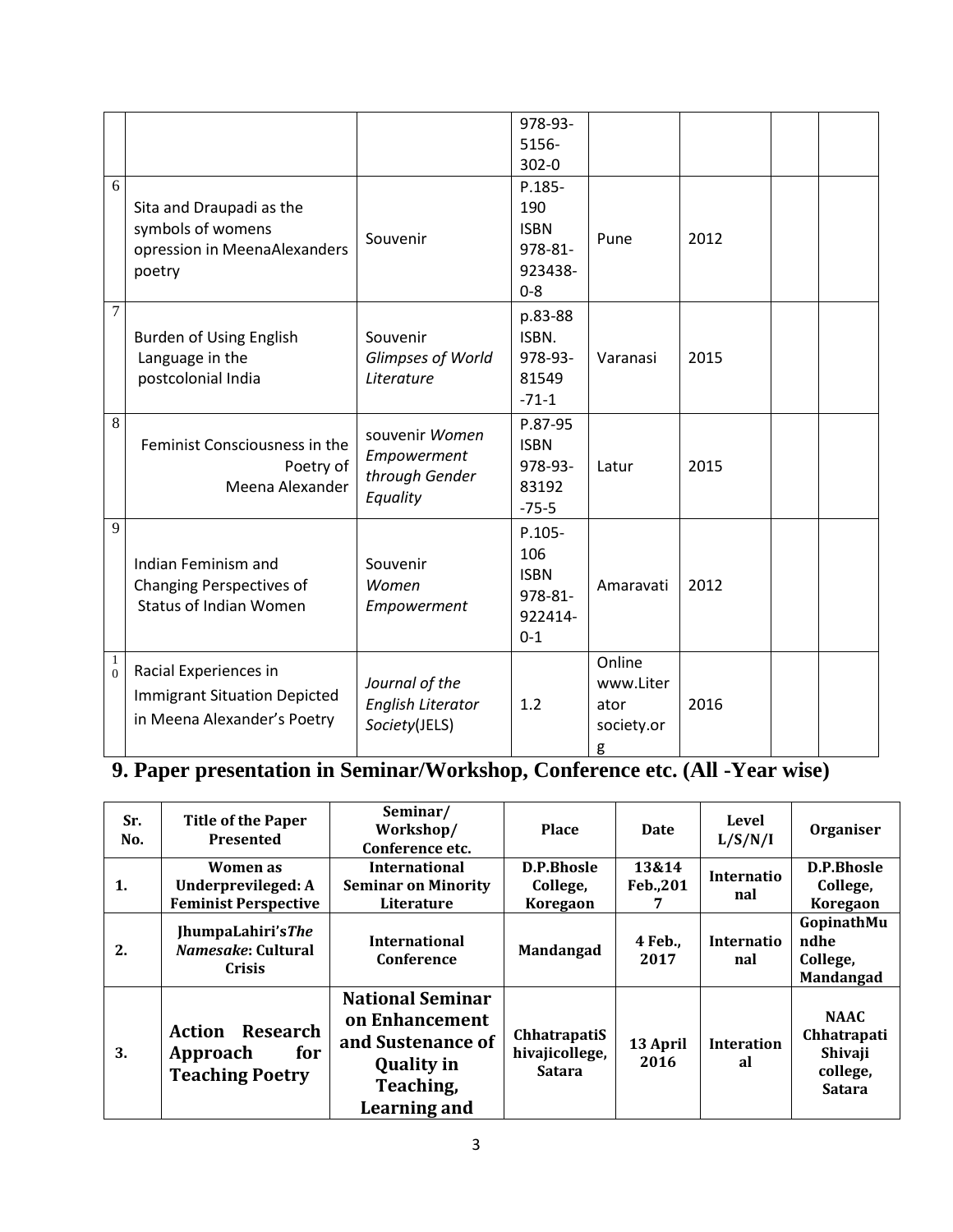|     |                                                                                                                                                     | <b>Evaluation</b>                                                                                                                                                   |                                                     |                        |                   |                                                                   |
|-----|-----------------------------------------------------------------------------------------------------------------------------------------------------|---------------------------------------------------------------------------------------------------------------------------------------------------------------------|-----------------------------------------------------|------------------------|-------------------|-------------------------------------------------------------------|
| 4.  | skills<br><b>Reading</b><br>and<br>Job<br>of<br><b>Newsreader</b>                                                                                   | <b>National Seminar</b><br>onप्रसारमाध्यमांचेबदल<br>तेस्वरूपआणिनोकरीच्या<br>संधी                                                                                    | Chhatrapatis<br>hivaji<br>college,<br><b>Satara</b> | 13/02/1<br>6           | <b>National</b>   | <b>UGC</b><br>Chhatrapati<br>shivaji<br>college,<br><b>Satara</b> |
| 5.  | <b>Racial</b><br><b>Experiences</b><br>in<br>Immigrant<br><b>Situation</b><br><b>Depicted</b><br>in<br><b>Meena</b><br>Alexander's<br><b>Poetry</b> | <b>National Study of</b><br><b>Minority</b><br>Literature                                                                                                           | D.P. Bhosale<br>College,<br>Koregaon                | 12/02/1<br>6           | <b>National</b>   | D.P. Bhosale<br>College,<br>Koregaon                              |
| 6.  | of<br><b>Depiction</b><br><b>Indian</b><br><b>Agricultural</b><br><b>Problems</b><br>in<br><b>SadanandDeshm</b><br>ukh'sBaromaas                    | <b>State</b><br>LevelSeminar on<br><b>Rural and Urban</b><br>Society in<br><b>Maharashtra</b>                                                                       | Chhatrapatis<br>hivaji<br>college,<br><b>Satara</b> | 06/02/1<br>6           | <b>State</b>      | Chhatrapati<br>shivaji<br>college,<br><b>Satara</b>               |
| 7.  | <b>Reading</b><br><b>Science</b><br><b>Fiction</b><br>:Reader<br><b>Response</b><br>Approach                                                        | <b>National Seminar</b><br>on Reading for<br>various Purposes                                                                                                       | ChhatrapatiS<br>hivaji<br>college,<br><b>Satara</b> | 9-<br>10/09/1<br>5.    | <b>National</b>   | <b>UGC</b><br>Chhatrapati<br>shivaji<br>college,<br><b>Satara</b> |
| 8.  | Representation<br>of Subaltern<br>Voice in the<br><b>Poetry of Meena</b><br><b>Alexander</b>                                                        | <b>International</b><br><b>Conference</b><br>S.G.M. College<br><b>Karad</b>                                                                                         | S.G.M.<br><b>College</b><br><b>Karad</b>            | 21/04/1<br>5.          | Internatio<br>nal | S.G.M.<br><b>College</b><br><b>Karad</b>                          |
| 9.  | Feminist<br><b>Consciousness</b><br>in the Poetry of<br>Meena<br><b>Alexander</b>                                                                   | <b>State Level</b><br>Seminar on<br>Women<br><b>Empowerment</b><br>through Gender<br><b>Equality</b>                                                                | Chhatrapatis<br>hivaji<br>college,<br><b>Satara</b> | 25/03/2<br>015         | <b>State</b>      | <b>UGC</b><br>Chhatrapati<br>shivaji<br>college,<br><b>Satara</b> |
| 10. | <b>Redefining</b><br>the<br>Role of<br>English<br>Language in the<br><b>Poetry of Modern</b><br><b>Indian</b><br>English<br><b>Poets in English</b> | <b>National seminar</b><br>on Redefining<br><b>Major Literary</b><br>and Historical<br><b>Movements in the</b><br>British, the<br>American, and the<br>Commonwealth | Chhatrapatis<br>hivaji<br>college,<br><b>Satara</b> | $11-$<br>12/03/1<br>5. | <b>National</b>   | <b>UGC</b><br>Chhatrapati<br>shivaji<br>college,<br><b>Satara</b> |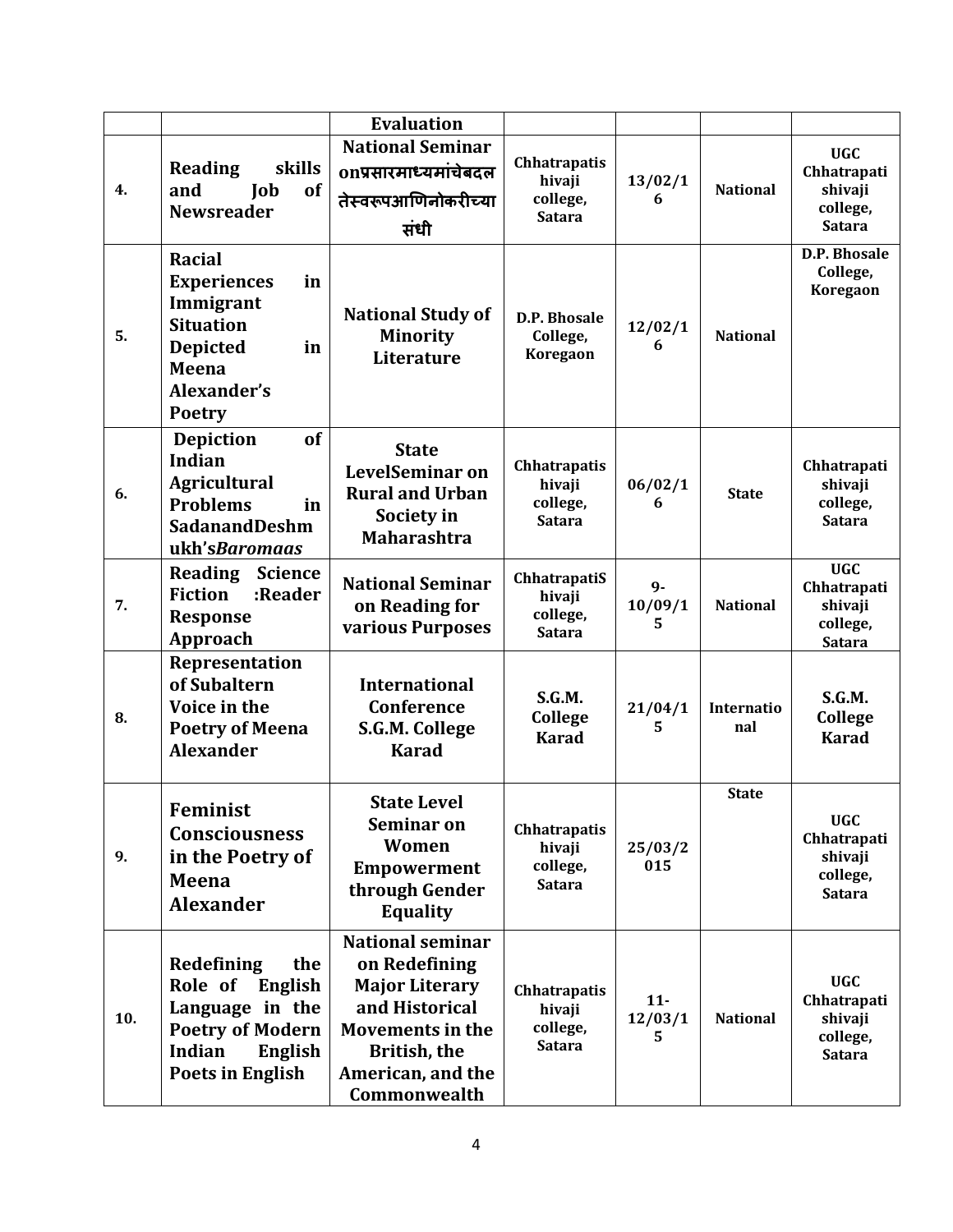|     |                                                                                                                        | literatures in<br><b>English</b>                                                                                          |                                                            |                        |                          |                                                                                     |
|-----|------------------------------------------------------------------------------------------------------------------------|---------------------------------------------------------------------------------------------------------------------------|------------------------------------------------------------|------------------------|--------------------------|-------------------------------------------------------------------------------------|
| 11. | Interpersonal<br>Communication<br>and Relationship<br>Development                                                      | <b>International</b><br>Conference<br>D,G, College<br><b>Satara</b>                                                       | D.G.<br>College, Satar<br>a                                | $10-$<br>11/02/1<br>5. | Internatio<br>nal        | <b>INAAR,</b><br>D.G.<br>College, Sata<br>ra                                        |
| 12. | <b>Translator: A</b><br><b>Good Career</b><br>Opportunity to<br>the Graduates<br>of Hindi And<br><b>English</b>        | <b>National seminar</b><br>on<br>Rojagaronmukh<br>Hindi                                                                   | <b>Chhatrapatis</b><br>hivaji<br>college,<br><b>Satara</b> | 03/01/1<br>5.          | <b>National</b>          | <b>UGC</b><br>Chhatrapati<br>shivaji<br>college,<br><b>Satara</b>                   |
| 13. | <b>Quest for Identity</b><br>Meena<br>in<br>Alexander's<br><b>Poetry</b>                                               | <b>National Seminar</b><br>on "Quest for<br><b>Identity: Colonial</b><br>and Postcolonial<br>Literatures in<br>English"   | <b>Karad</b>                                               | $15-$<br>16/01/1<br>4  | <b>National</b>          | UGC S.G.M.<br>College,<br><b>Karad</b>                                              |
| 14. | <b>Depiction</b><br>of<br>mother<br>as<br>challenge<br>to<br>patriarchy<br>in<br>Meena<br>Alexander's<br><b>Poetry</b> | <b>Two Day National</b><br>conference on<br>"Portrayal of the<br><b>Mother in Indian</b><br><b>English</b><br>Literature" | <b>Arts and</b><br>Commerce<br>College,<br><b>Nagthane</b> | $20-$<br>21/09/1<br>3  | <b>National</b>          | UGC,<br><b>SUETA, Arts</b><br>and<br><b>Commerce</b><br>College,<br><b>Nagthane</b> |
| 15. | <b>Indian Feminism</b><br>and<br><b>Changing</b><br>of<br><b>Perspectives</b><br><b>Status of Indian</b><br>Women      | <b>Two Day</b><br><b>International</b><br>Interdisciplinary<br>conference on<br>"Women<br>Empowerment"                    | <b>Ramakrishn</b><br>a<br>Mahavidyala<br>ya, Darapur       | $25 -$<br>26/11/1<br>1 | <b>Internatio</b><br>nal |                                                                                     |
| 16. | <b>Translations</b><br>of<br>Shakespeare's<br><b>Tragedies</b>                                                         | <b>Marathi National</b><br><b>Seminar on</b><br>"Translated<br>Literature:<br><b>Criticism and</b><br>Research"           | Arts and<br>Commerce<br>College,<br><b>Satara</b>          | $28 -$<br>29/01/1<br>1 | <b>National</b>          | <b>UGC</b><br>Arts and<br>Commerce<br>College,<br><b>Satara</b>                     |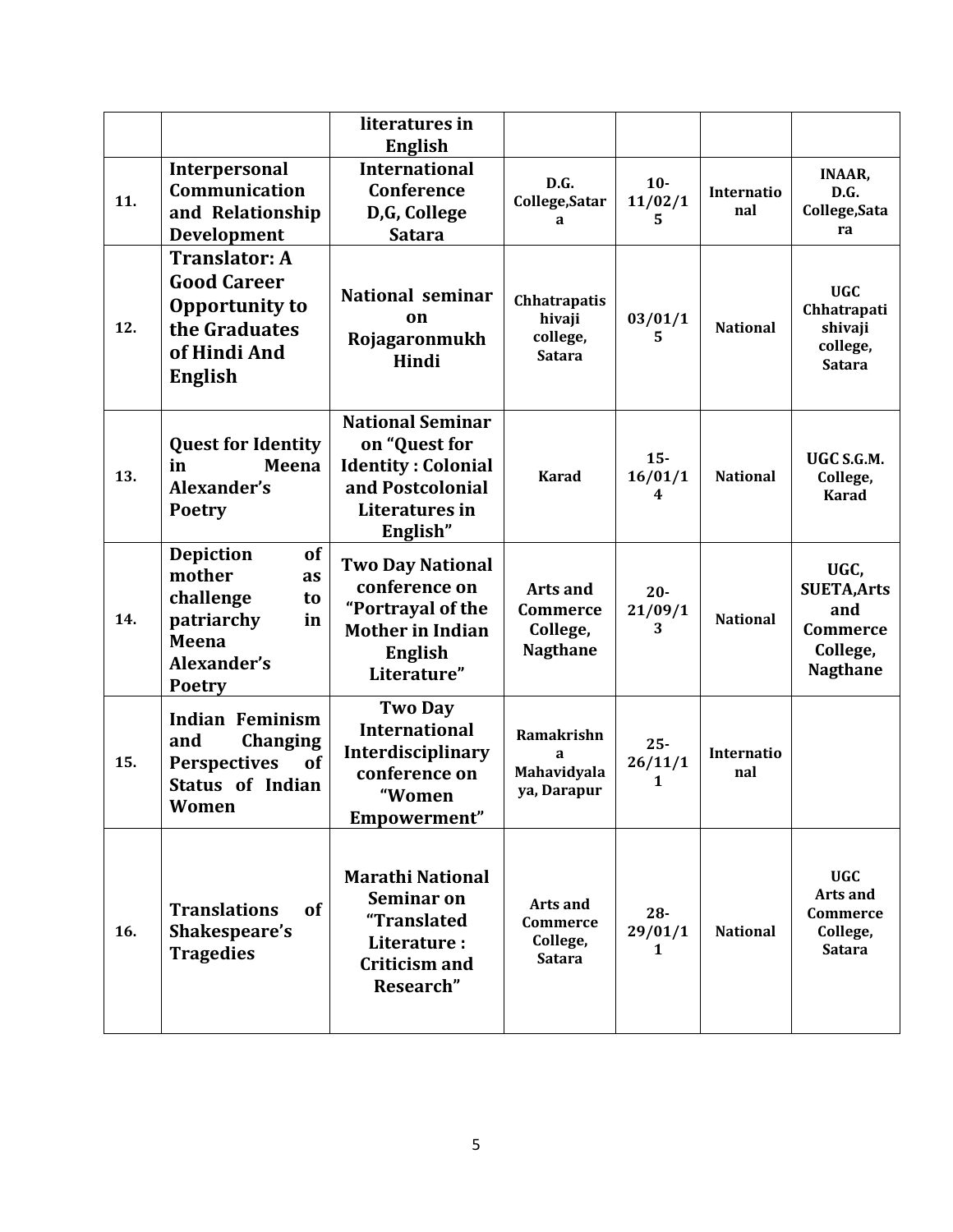# **10. Attendance in Seminar/workshop, Conference etc. without Paper(All -Year wise)**

| Sr.<br>No.              | Title of the<br>Seminar/Workshop/Conference etc., | <b>Place</b>       | <b>Date</b> | <b>Level</b><br>${\rm L/S/N/I}$ |
|-------------------------|---------------------------------------------------|--------------------|-------------|---------------------------------|
| $\mathbf{1}$            | One day Workshop on the syllabus                  | S.G.M. Collge,     | 08/08/12    | U                               |
|                         | of M.A.I                                          | Karad, 2012        |             |                                 |
| $\overline{2}$          | One day Workshop on                               | Chh. Shivaji       | 03/10/2011  | L                               |
|                         | Interdisciplinary and                             | College, Satara    |             |                                 |
|                         | <b>Multidimensional Research</b>                  | 2011               |             |                                 |
| $\mathbf{3}$            | One day Workshop on Translation                   | Chh. Shivaji       | 18/03/11    | L                               |
|                         | Skill                                             | College, Satara    |             |                                 |
|                         |                                                   | 2011               |             |                                 |
| $\overline{\mathbf{4}}$ | One day Workshop on UGC New API                   | D.G. College,      | 11/03/12    | U                               |
|                         | Score System                                      | Satara 2012        |             |                                 |
| 5                       | Two Day National Seminar on                       | Shivaji University | 06&07/03/12 | $\mathbf N$                     |
|                         | Dynamics of Shifting Paradigm :                   | Kolhapur 2012      |             |                                 |
|                         | Reading in Postcolonial Literatures in            |                    |             |                                 |
|                         | Egnlish                                           |                    |             |                                 |
| 6                       | One day Workshop on Research                      | Chh. Shivaji       | 30/03/12    | L                               |
|                         | Writing, Ethics, Plagiarism and                   | College, Satara    |             |                                 |
|                         | Publishability                                    | 2012               |             |                                 |
| $\overline{7}$          | One Day National Seminar on Youth                 | University of      | 19/02/11    | N                               |
|                         | for Police Reforms                                | Hyderabad 2011     |             |                                 |
| 8                       | One day Seminar on Understanding                  | RajarshiChh.       | 03/09/11    | N                               |
|                         | Research                                          | Shahu College,     |             |                                 |
|                         |                                                   | Kolhapur 2011      |             |                                 |
| $\boldsymbol{9}$        | One day Workshop on M.A.II Paper                  | Chh. Shivaji       | 26/08/11    | U                               |
|                         | No. VIII - Modern & Post-Modern                   | College, Satara    |             |                                 |
|                         | British Lit.                                      | 2011               |             |                                 |
| 10                      | One day Workshop on Thinking and                  | A.C. College,      | 23/09/13    | L                               |
|                         | Language Skills                                   | Satara 2013        |             |                                 |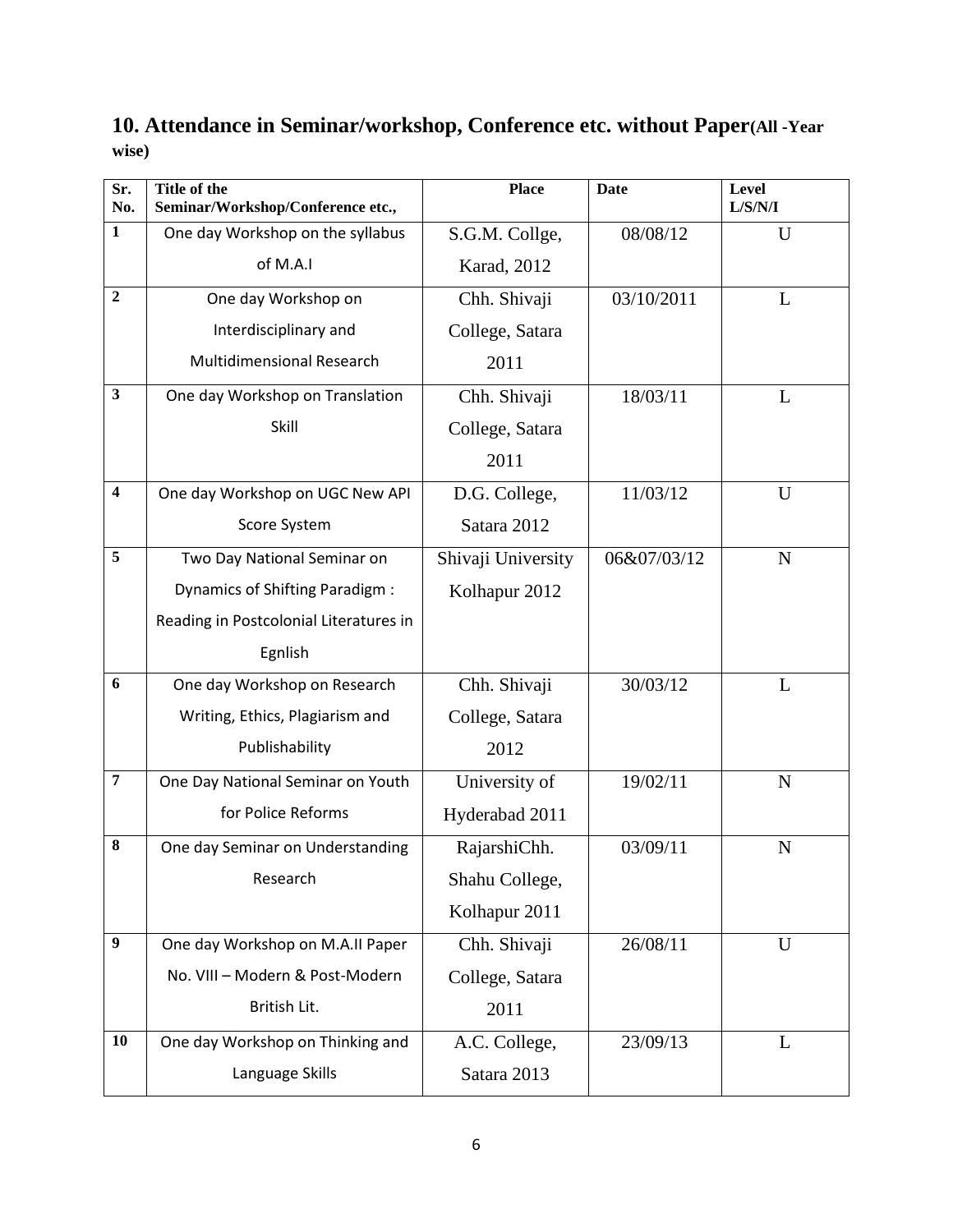| $\overline{11}$ | One day Workshop on Revised           | Chh. Shivaji        |             | $\mathbf U$ |
|-----------------|---------------------------------------|---------------------|-------------|-------------|
|                 | Syllabus of M.A.II, Paper III - Basic | College, Satara     |             |             |
|                 | Concepts in Linguistics               | 2013                |             |             |
| 12              | One day Workshop on Core Areas in     | Chh. Shivaji        | 16/01/08    | L           |
|                 | English Language and Literature       | College, Satara     |             |             |
|                 |                                       | 2008                |             |             |
| 13              | Two day National Seminar on           | Shivaji University, | 06&07/03/13 | $\mathbf N$ |
|                 | Comparing Literatures / Languages :   | Kolhapur            |             |             |
|                 | Theory and Practice                   | 2013                |             |             |
| 14              | National Workshop on                  | D. G. College,      | 22&23/03/13 | $\mathbf N$ |
|                 | <b>Creative Writing</b>               | Satara, 2013        |             |             |
| 15              | One day Workshop on 'Avishkar'        | S.G.M. Collge,      | 28/10/15    | U           |
|                 |                                       | Karad               |             |             |
| 16              | One Day Workshop on Teaching          | Chh. Shivaji        | 04/03/16    | L           |
|                 | Methods for Languages and Social      | College, Satara     |             |             |
|                 | <b>Sciences</b>                       |                     |             |             |
| 17              | One Day Interdisciplinary National    | Chh. Shivaji        | 10/02/16    | $\mathbf N$ |
|                 | Seminar on Dr. B.R. Ambedkar: Indian  | College, Satara     |             |             |
|                 | <b>Constitution and Society</b>       |                     |             |             |
| 18              | One Day Workshop on Literary          | Chh. Shivaji        | 23/01/16    | L           |
|                 | Criticism                             | College, Satara     |             |             |
| 19              | One Day State Level Seminar on        | Chh.                | 17/10/16    | S           |
|                 | Manuscriptology                       | ShivajiCollege,     |             |             |
|                 |                                       | Satara              |             |             |
| 20              | One Day Workshop on Preparation       | Chh. Shivaji        | 09/10/15    | U           |
|                 | of Research Paper and Poster or       | College, Satara     |             |             |
|                 | model                                 |                     |             |             |
| 21              | State Level Seminar on                | Chh. Shivaji        | March 2017  | S           |
|                 | Constructivism and Techno savvy       | College, Satara     |             |             |
|                 | Educaton                              |                     |             |             |
| 22              | Vidnyan Sahitya Sammelan              | Chh. Shivaji        | Feb. 2017   | N           |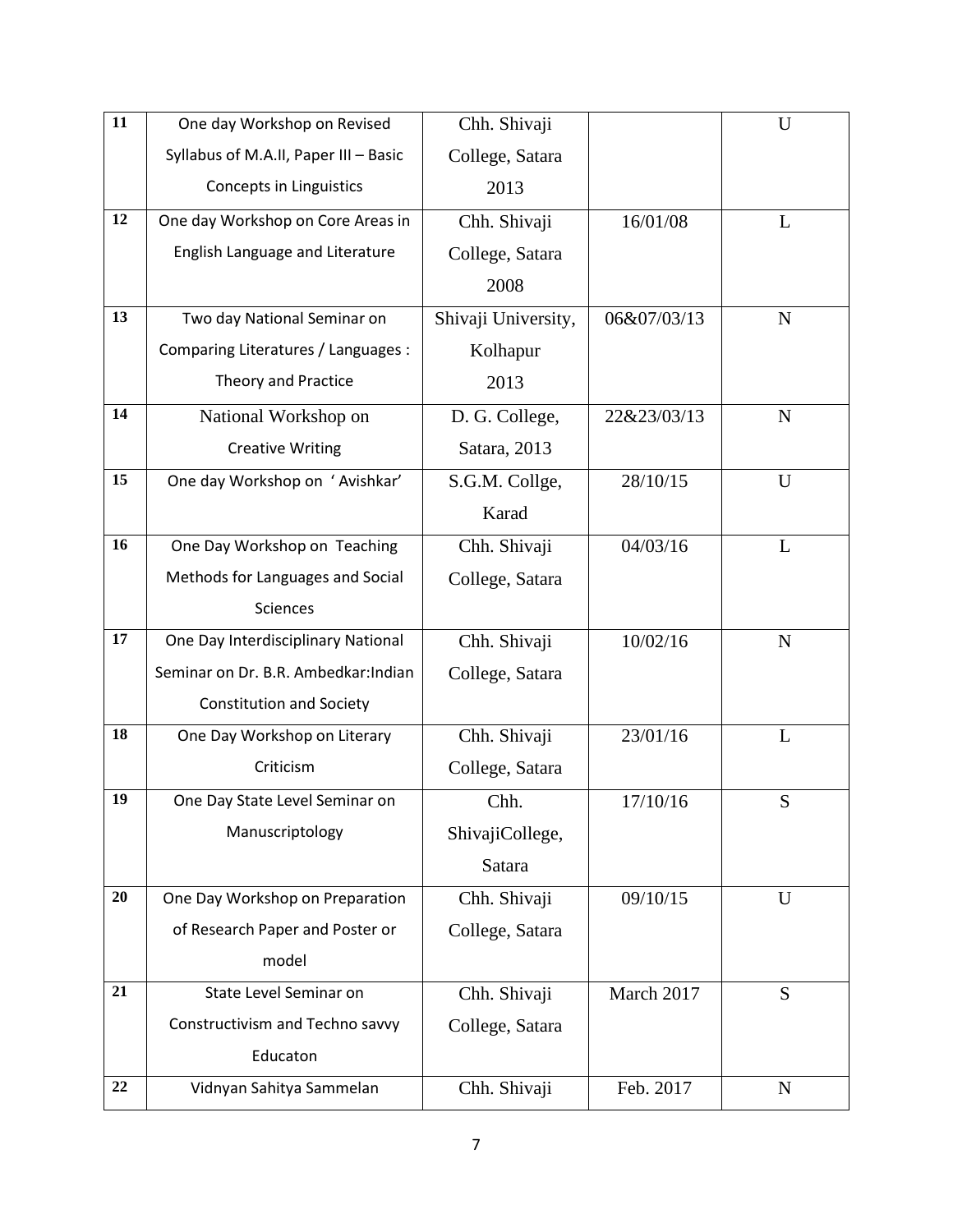|  | $\rightarrow$<br>College, Satara<br>$_{\rm \sim our}$ |  |  |
|--|-------------------------------------------------------|--|--|
|--|-------------------------------------------------------|--|--|

# **11. Research Projects (All -Year wise)**

| Sr.<br>No. | <b>Title of the Minor Research</b><br><b>Project</b> |                  | Amount<br>sanctioned | <b>Title of the Major Research Project</b> |         |           | Amount<br>sanctioned |  |
|------------|------------------------------------------------------|------------------|----------------------|--------------------------------------------|---------|-----------|----------------------|--|
|            | Ongoing                                              | <b>Completed</b> | <b>Proposal</b>      |                                            |         |           |                      |  |
|            |                                                      |                  | <b>Submitt</b>       |                                            | Ongoing | Completed | <b>Proposal</b>      |  |
|            |                                                      |                  | ed                   |                                            |         |           | <b>Submitted</b>     |  |
|            | Role of Poetry in the Development                    |                  |                      |                                            |         |           |                      |  |
|            | of Spoken English of                                 |                  |                      |                                            |         |           |                      |  |
|            | Undergraduate Students: An Action                    |                  |                      |                                            |         |           |                      |  |
|            | Research Approach                                    |                  |                      |                                            |         |           |                      |  |

# **12. Book/s published/edited/writing of units(All -Year wise)**

| Sr.<br>No.                   | <b>Extension work done and its title</b>      | <b>Period/Date</b>                                                     |  | <b>Participation in Consultancy</b>                                                                                   | Period/<br>Date                                               |  |
|------------------------------|-----------------------------------------------|------------------------------------------------------------------------|--|-----------------------------------------------------------------------------------------------------------------------|---------------------------------------------------------------|--|
| 1                            | Teaching to the students of Remand<br>Home    | 2014-15                                                                |  |                                                                                                                       |                                                               |  |
| $\overline{2}$               | Teaching in RTS                               | 2014-15                                                                |  |                                                                                                                       |                                                               |  |
| $\mathbf{3}$                 | Teaching to students of Distance<br>Education | 2010-2016                                                              |  |                                                                                                                       |                                                               |  |
| S<br>r.<br>N<br>$\mathbf{0}$ | <b>Title of the Book</b>                      | <b>Edited/Publish</b><br>ed<br>(With ISBN<br>/Without<br><b>ISBN</b> ) |  | Title of the Unit written in SIM of<br>ShivajiUniversity, Kolhapur /Any other University<br>(With ISBN /Without ISBN) |                                                               |  |
| 1                            | <b>Indian English Poetry</b>                  |                                                                        |  |                                                                                                                       | <b>Stone Roots: Meena Alexander</b><br>ISBN:978-81-8486-443-4 |  |

# **13. Skill/s/, Training/s**

| Sr.<br>No. | <b>Type of Skills</b><br>(Computer/Otheretc.) | Whether<br>certified/not<br>certified | <b>Institution Organization</b> /<br>by whom certified | Year |
|------------|-----------------------------------------------|---------------------------------------|--------------------------------------------------------|------|
|            | Computer                                      | Certified                             | <b>MSCIT</b>                                           | 2006 |
|            | <b>Global Skills</b>                          | Certified                             | BPO, Infosys                                           | 2008 |
|            | Enhancement                                   |                                       |                                                        |      |